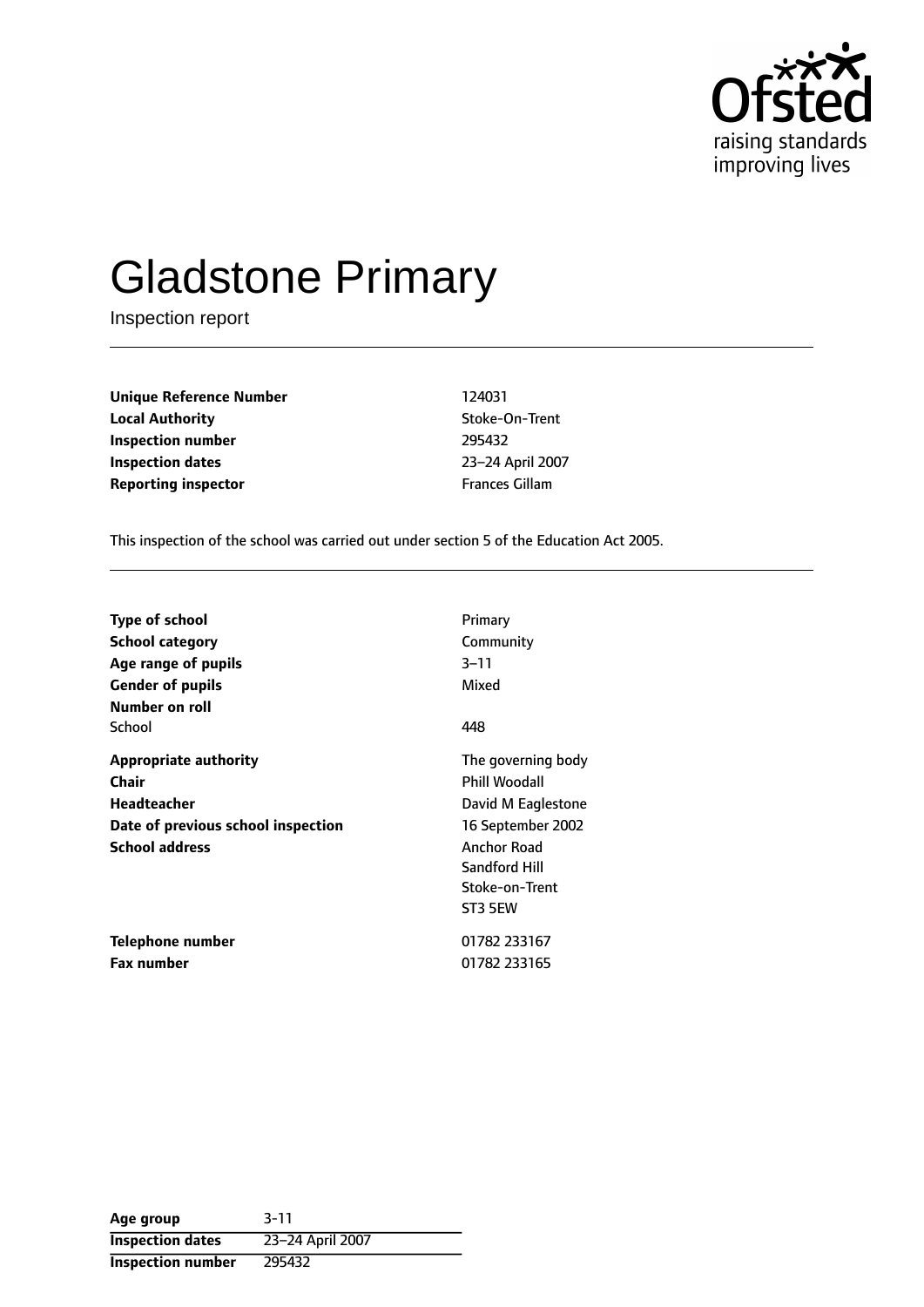.

© Crown copyright 2007

#### Website: www.ofsted.gov.uk

This document may be reproduced in whole or in part for non-commercial educational purposes, provided that the information quoted is reproduced without adaptation and the source and date of publication are stated.

Further copies of this report are obtainable from the school. Under the Education Act 2005, the school must provide a copy of this report free of charge to certain categories of people. A charge not exceeding the full cost of reproduction may be made for any other copies supplied.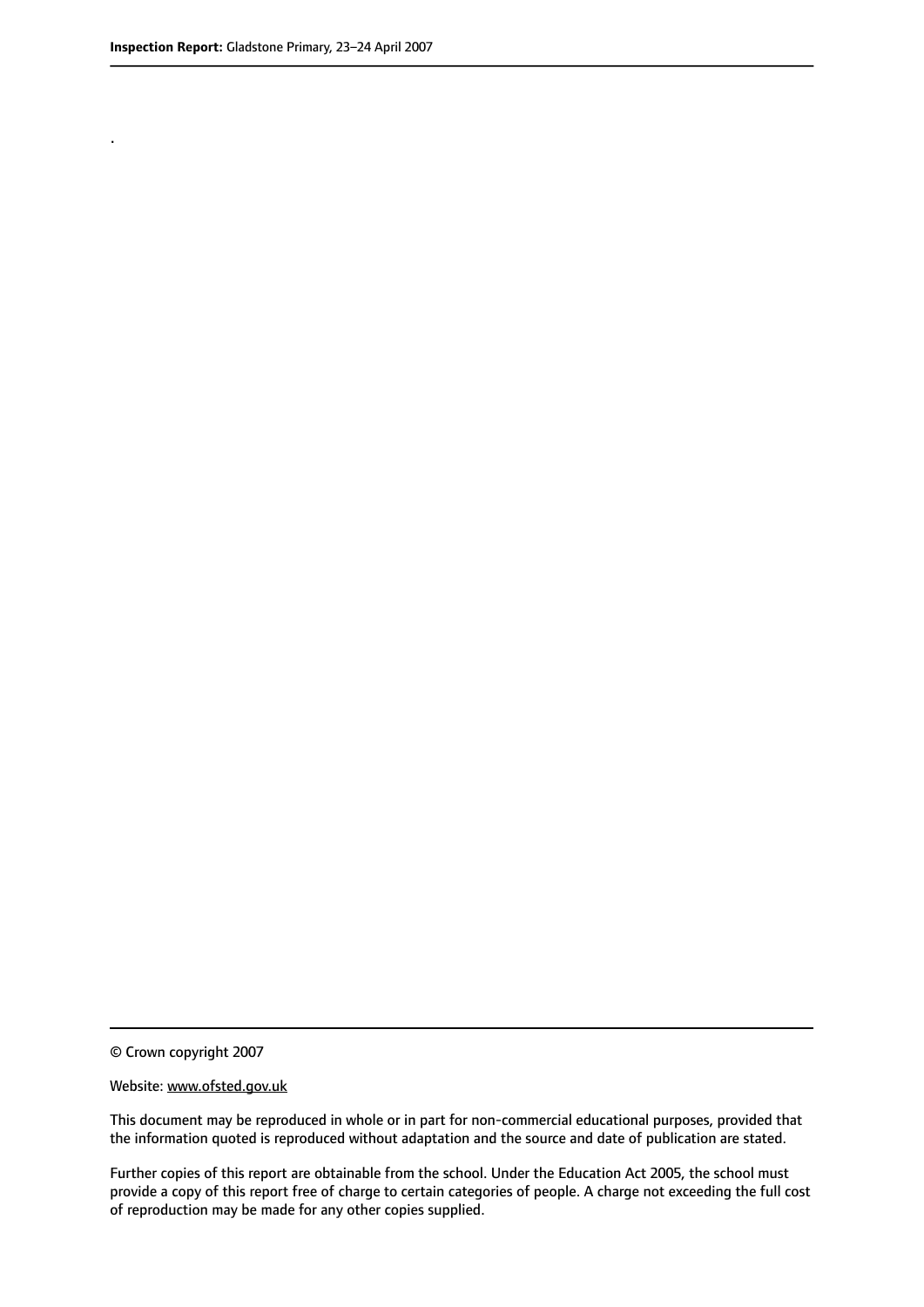# **Introduction**

The inspection was carried out by three Additional Inspectors.

## **Description of the school**

Gladstone Primary is a new school created from the amalgamation of an infant and a junior school. It is housed on two sites, approximately half a mile apart. Gladstone is larger than the average-sized primary school. The proportion of pupils with learning difficulties is higher than in most schools. A small number of pupils are looked after by the local authority. Almost all pupils come from a White British background. A small proportion of pupils are from minority ethnic groups, a few of whom are at the early stages of learning English. The proportion of pupils known to be entitled to free school meals is higher than average. Children's attainment on entry to the Nursery is much lower than expected for three-year-olds. The school is part of the local authority Beacon and Extended Schools networks. At the time of the inspection, five staff were on temporary contracts covering for teachers on maternity and sickness leave.

## **Key for inspection grades**

| Grade 1 | Outstanding  |
|---------|--------------|
| Grade 2 | Good         |
| Grade 3 | Satisfactory |
| Grade 4 | Inadequate   |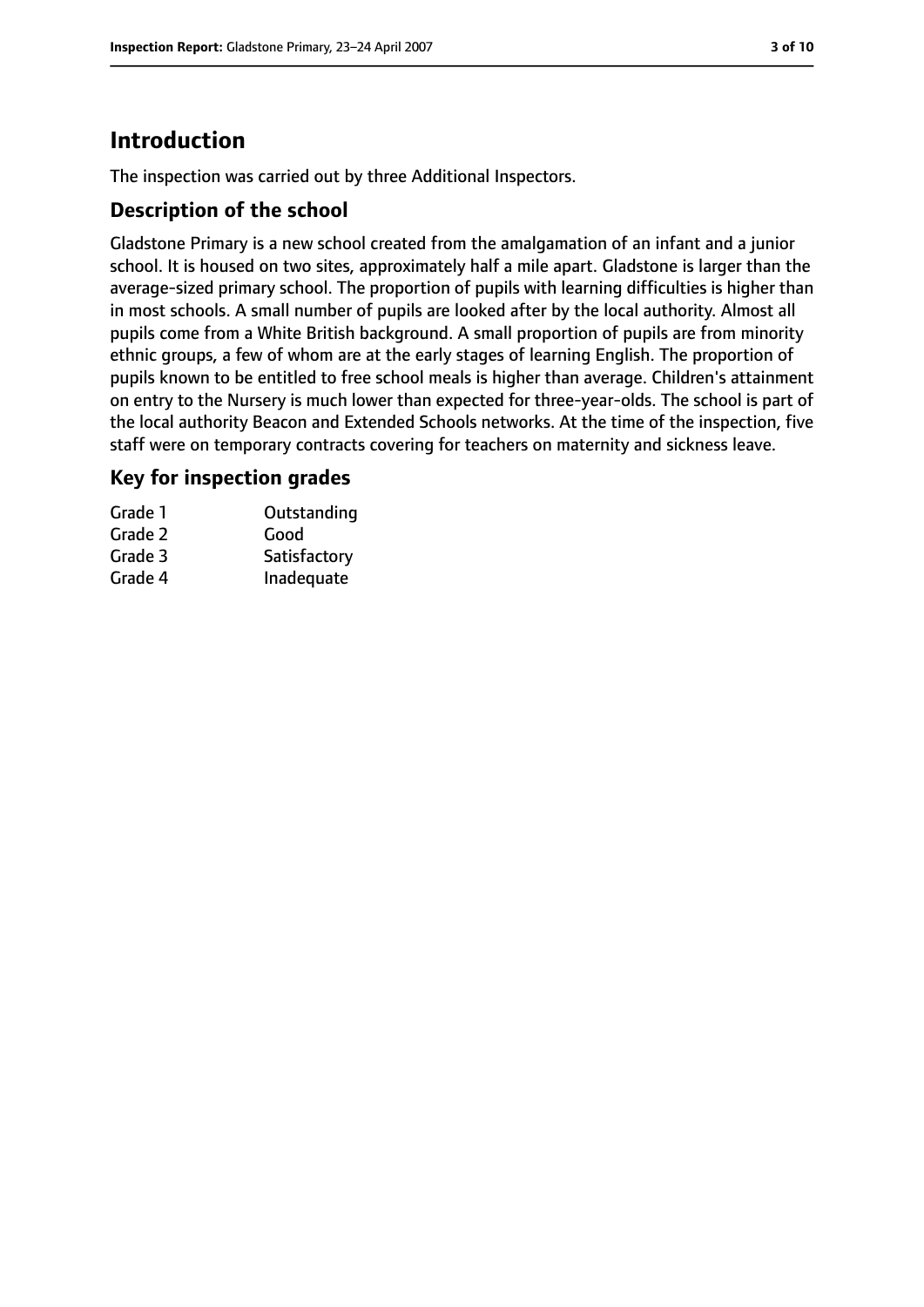# **Overall effectiveness of the school**

#### **Grade: 2**

This is a good school that has built up a good reputation with parents and the local community since it was established in September 2004. Pupils achieve well in their work and they make good progressin their personal development and well-being. Pupilslike school and they behave well. They act sensibly and safely and take good care of themselves and others. A strength of the good care, guidance and support isthe way that adults value and celebrate children's efforts and support their personal development and well-being. These features ensure that pupils grow in confidence, have belief in themselves and strive to do their best. Targets provide guidance for pupils about how to improve their work but these are not always tailored well enough for individuals, and some pupils do not fully understand them. Pupils make very healthy choices about their diet and take regular exercise because of the very good emphasis the school places on healthy lifestyles. They make a good contribution to the community, taking part in local events and raising money for charity. Through raising funds for charities, they gain a good understanding of others less fortunate than themselves. The good curriculum provides an extensive range of exciting activities, including sports and creative clubs, which support pupils' learning and contributes well to their good enjoyment of school. Children get off to a good start in the Foundation Stage. From the low level of attainment on entry they achieve well, even though standards are well below average on entry to Year 1. Good teaching helps pupils, including those with learning difficulties and looked-after children, to make good progress and reach broadly average standards by the end of Year 6. Teachers plan well and ensure that lessons provide a good balance between listening, discussion and pupils doing things for themselves. This variety of activities leads to a good level of involvement and concentration, and pupils working productively. Pupils, though, could do better in writing, especially the boys. Sometimes writing activities fail to motivate and engage boys, and opportunities for pupils to develop their creative and factual writing skills further in subjects across the curriculum are not always good enough. Teachers mark pupils' work regularly but are not always consistent in providing clear information that tells pupils how well they have done and how they could improve further. Good leadership and management, and strong and positive teamwork, have ensured a smooth transition to the new primary school. The head and deputy headteacher inspire and motivate the school community. As a result, all staff and governors have a clear vision for improvement and a good understanding of the school's strengths and weaknesses. Strategies to improve pupils' speaking and listening skills are successful and are greatly enhanced by the school's excellent involvement with parents, outside agencies and the local authority. The leadership team knows what needs to be done to move the school forward now and they acknowledge that writing standards and boys' achievements need to improve further.

#### **What the school should do to improve further**

- Ensure that pupils have better opportunities to develop their creative and factual writing skills across all subjects and ensure that activities motivate and engage boys in their learning in order to improve their achievements in writing.
- Ensure that teachers make better use of targets and marking to tell pupils how well they are doing and how they can improve their performance.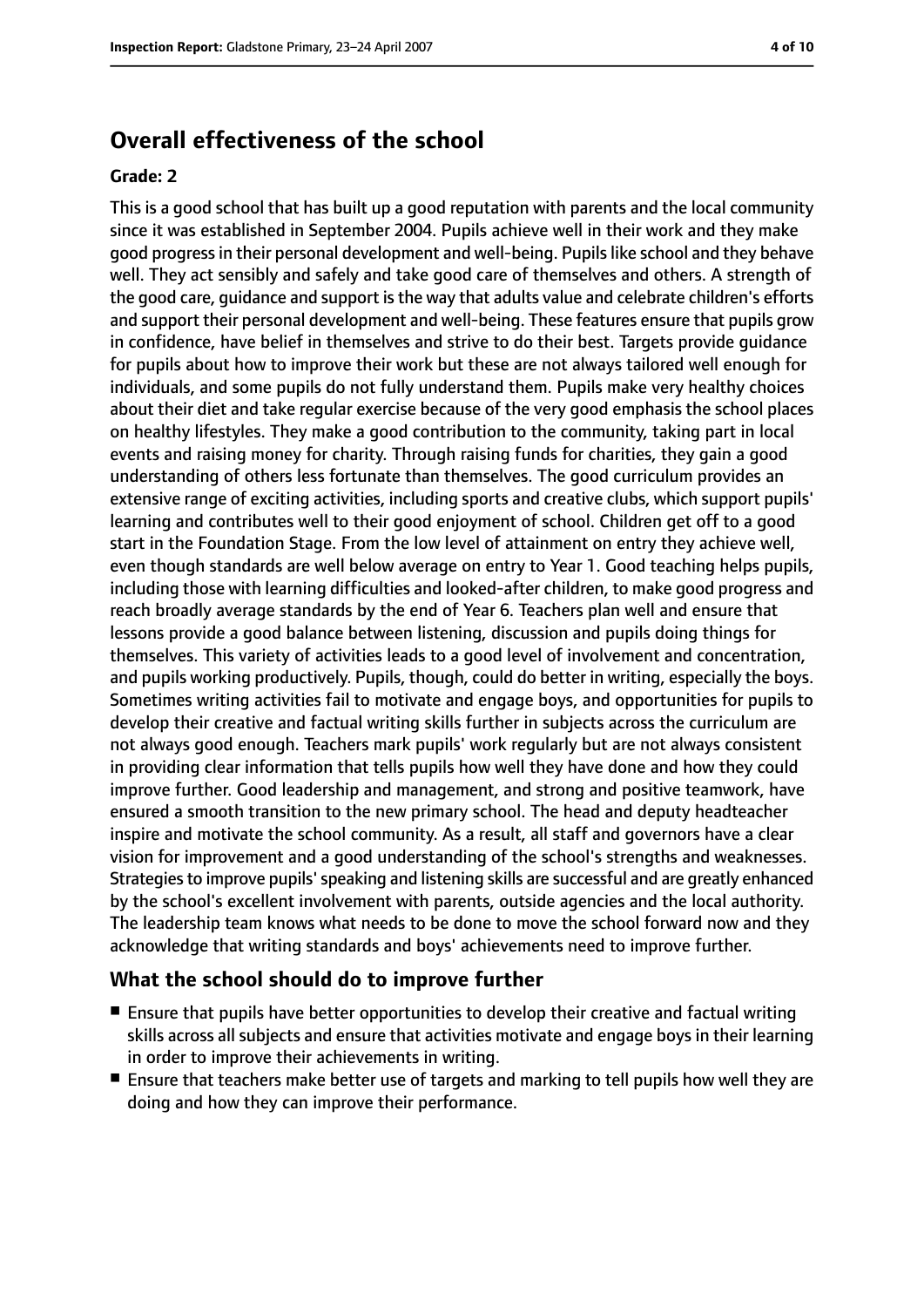# **Achievement and standards**

#### **Grade: 2**

Achievement is good and standards are broadly average by the time pupils leave the school. Children in the Foundation Stage do well. Staff are responding well to the increasing number of children with speech and language difficulties. They devise well-conceived activities that build effectively on children's experiences and help them to make good progress. Basic skills are taught well, though most children are still working below the level expected for their age by the time they enter Year 1. Pupils make further good progress from the start of Year 1 to the end of Year 6. Tracking of pupils' progress is robust. It helps the school to set challenging goals, which most pupils achieve, and ensures the school quickly identifies pupils who may need extra support. This leads to the provision of well-focused help for groups and individuals. Pupils produce some good quality written work in English, although they do not always do as well as they should in this area. Pupils, particularly boys, do not always produce writing of the quality of which they are capable in other subjects.

# **Personal development and well-being**

#### **Grade: 2**

Many pupils rightly comment that behaviour is good. They say their school is friendly and that most children get on well together. Pupils' attendance is satisfactory; however, this is affected by a minority of pupils who do not attend as regularly as other pupils do. The school is doing all it can to work constructively with a small number of parents to help to improve their children's attendance. Pupils have a healthy outlook on life and are careful about their diet; they make very good use of the school's sporting clubs. The school council works hard on behalf of pupils and helps to make the school a better place to be. Pupils are contributing their ideas to the plans for the new school building and are very excited at the prospect of having new classrooms and work areas. Pupils' spiritual, moral, social and cultural development is good. Many older pupils set a good example by helping out around the school. Pupils usually act safely and they show respect and care for themselves and others.

# **Quality of provision**

### **Teaching and learning**

#### **Grade: 2**

Good teaching enables pupils, including those in the Foundation Stage, to do well. Children make a positive start because activities engage them and build well on their previous learning. This good start is built on effectively and throughout the school staff, for the most part, plan the next steps in learning carefully. These positive features of teaching help pupils to succeed. Teachers use drama in English and are providing more opportunities for themed writing events but these are not yet motivating boys sufficiently well in writing. Teaching assistants play a valuable part in supporting pupils with learning difficulties. Sometimes, though, in whole-class sessions, some teachers do not use adults well enough to support pupils who may, for example, be struggling when reading aloud with the class. Staff recognise and praise pupils' achievements and this helps pupils to realise their own worth and gives them the confidence to 'have a go'. Pupils work hard on their own or with others because teachersset out their expectations clearly and explain to pupils what they are going to learn and why. Though teachers mark pupils' work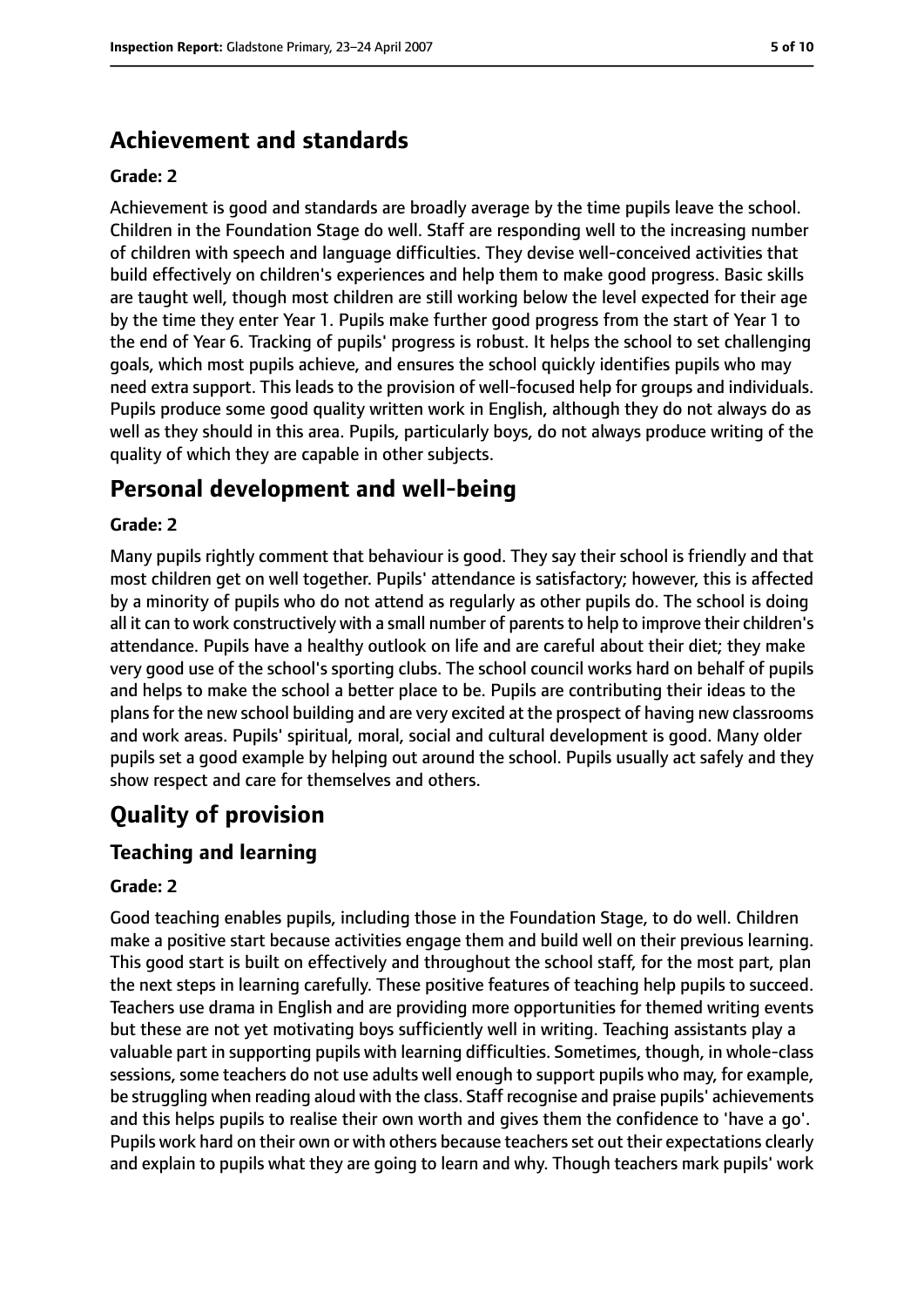regularly, written comments do not always explain to pupils how well they have done and how they can do even better.

#### **Curriculum and other activities**

#### **Grade: 2**

An exciting range of activities outside normal lessons, including sports and creative clubs, visits and visitors, supports pupils' personal development and well-being successfully and contributes well to their enjoyment of school. Pupils experience an interesting range of learning activities, which for the most part build well on what the pupils have learned before and which help to prepare them successfully for the future. Increasingly, staff are planning well-conceived writing opportunities across subjects but this is not yet fully embedded in all classes and so leads to uneven progress for some pupils in writing

#### **Care, guidance and support**

#### **Grade: 2**

Pupils say they feel safe and well cared for. They say staff are kind and there is always someone they can turn to if they have a problem. Robust child protection procedures and the school's very good work on healthy lifestyles help pupils to understand the necessity of exercise and a good diet, as well as the need to care for themselves and others. These features contribute very well to pupils' personal development and well-being. All pupils have learning targets to help them improve but not all pupils understand what they mean and some targets are not always relevant for some individuals.

# **Leadership and management**

#### **Grade: 2**

Good systems to evaluate the school's work provide senior managers, staff and governors with a clear idea of its effectiveness. These systems identify the right priorities for improvement and the action taken often brings about change for the better. Work undertaken with the local authority, health and social services to develop pupils' speaking and listening skills is proving very successful. Good leadership and management of the Foundation Stage ensure that initiatives to improve children's communication and language skills are successful. As a result, children are progressing well. These features show that the school has a good capacity to improve further, though senior managers acknowledge that boys' performance in writing requires improvement and that they have yet to fully address the weaknesses in writing across subjects and in aspects of guidance for pupils.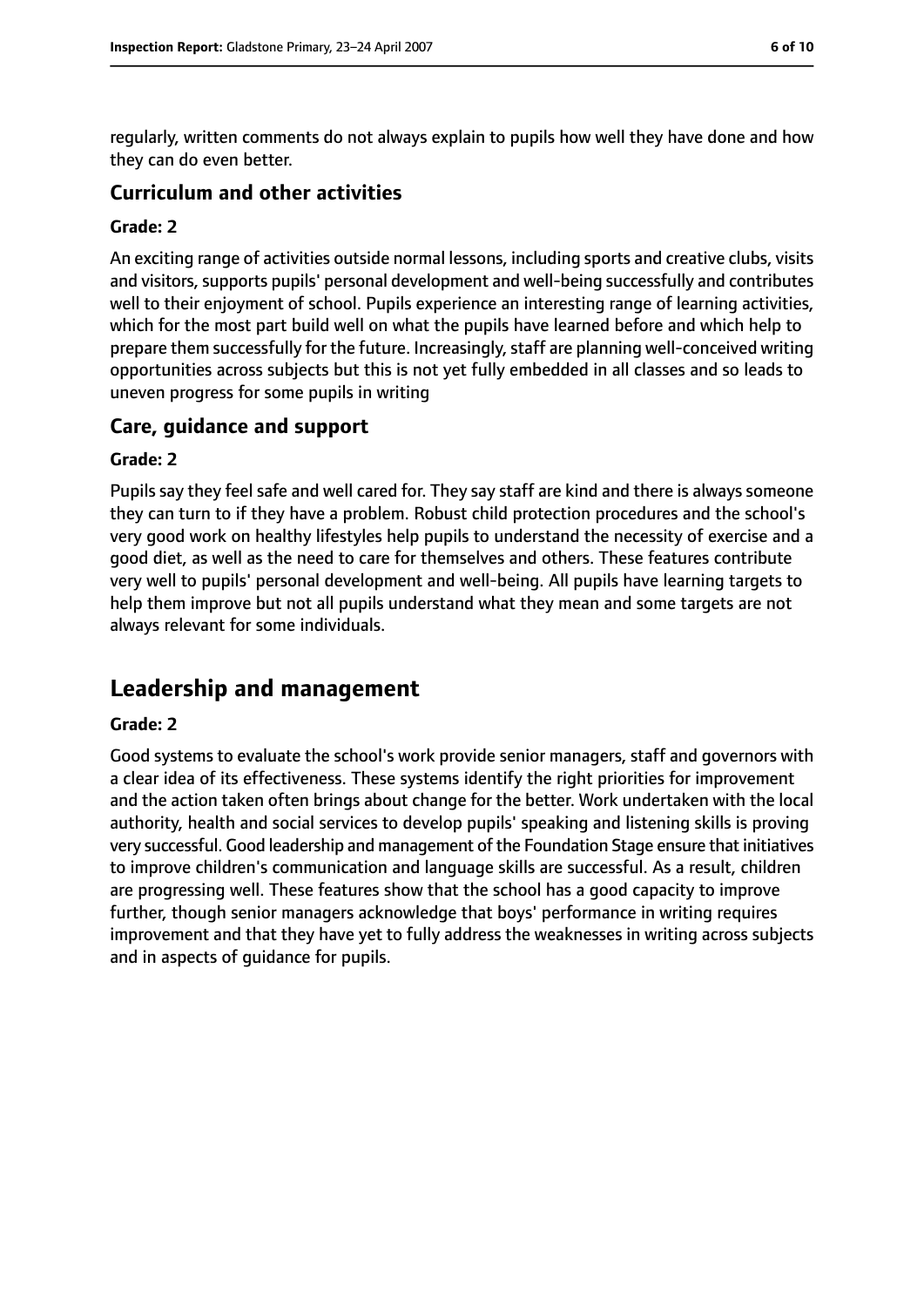**Any complaints about the inspection or the report should be made following the procedures set out in the guidance 'Complaints about school inspection', which is available from Ofsted's website: www.ofsted.gov.uk.**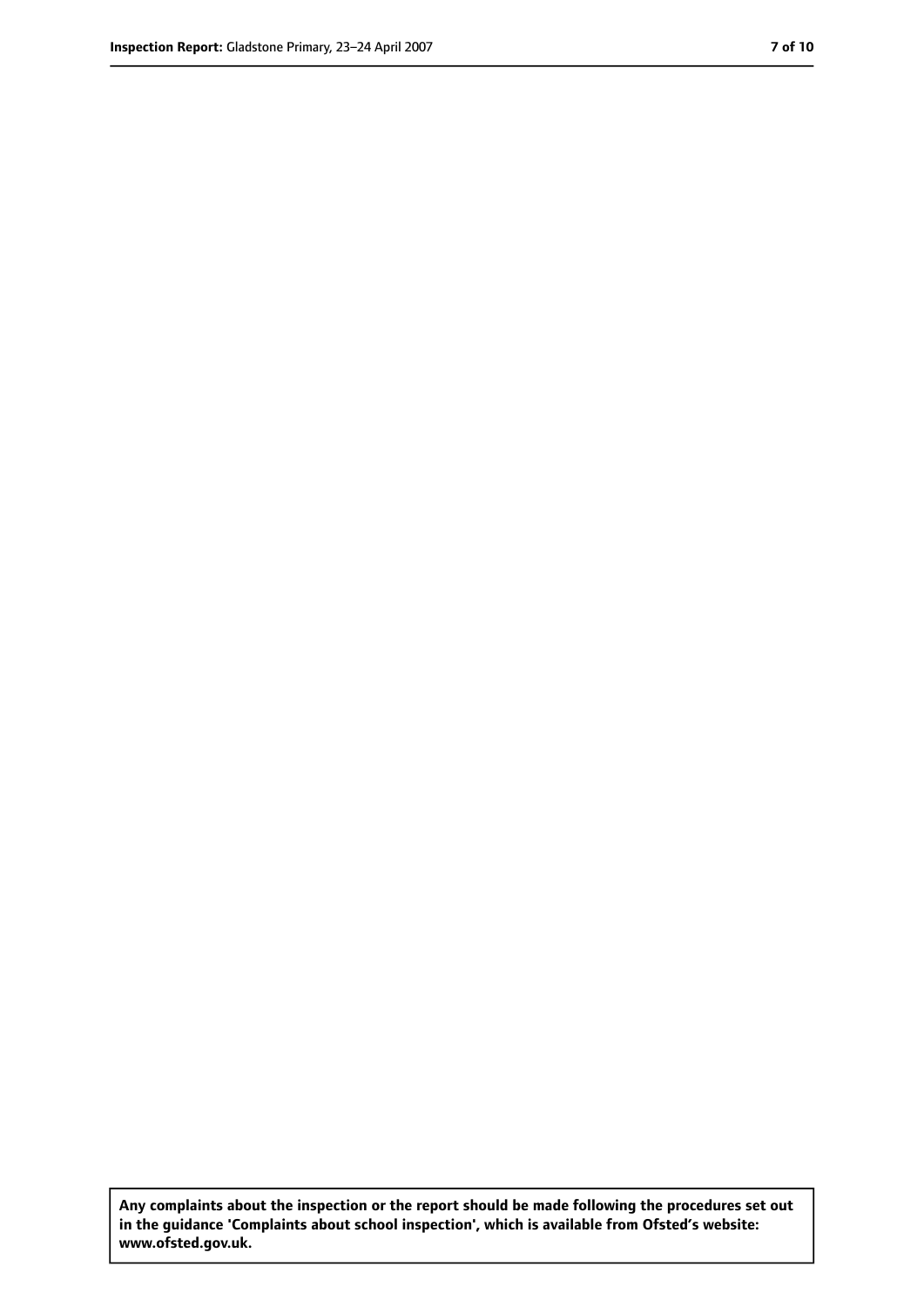#### **Annex A**

# **Inspection judgements**

| Key to judgements: grade 1 is outstanding, grade 2 good, grade 3 satisfactory, and grade 4 | <b>School</b>  |
|--------------------------------------------------------------------------------------------|----------------|
| inadequate                                                                                 | <b>Overall</b> |

# **Overall effectiveness**

| How effective, efficient and inclusive is the provision of education, integrated<br>care and any extended services in meeting the needs of learners? |     |
|------------------------------------------------------------------------------------------------------------------------------------------------------|-----|
| How well does the school work in partnership with others to promote learners'<br>well-being?                                                         |     |
| The quality and standards in the Foundation Stage                                                                                                    |     |
| The effectiveness of the school's self-evaluation                                                                                                    |     |
| The capacity to make any necessary improvements                                                                                                      |     |
| Effective steps have been taken to promote improvement since the last<br>inspection                                                                  | Yes |

# **Achievement and standards**

| How well do learners achieve?                                                                               |  |
|-------------------------------------------------------------------------------------------------------------|--|
| The standards <sup>1</sup> reached by learners                                                              |  |
| How well learners make progress, taking account of any significant variations between<br>groups of learners |  |
| How well learners with learning difficulties and disabilities make progress                                 |  |

## **Personal development and well-being**

| How good is the overall personal development and well-being of the<br>learners?                                  |  |
|------------------------------------------------------------------------------------------------------------------|--|
| The extent of learners' spiritual, moral, social and cultural development                                        |  |
| The behaviour of learners                                                                                        |  |
| The attendance of learners                                                                                       |  |
| How well learners enjoy their education                                                                          |  |
| The extent to which learners adopt safe practices                                                                |  |
| The extent to which learners adopt healthy lifestyles                                                            |  |
| The extent to which learners make a positive contribution to the community                                       |  |
| How well learners develop workplace and other skills that will contribute to<br>their future economic well-being |  |

## **The quality of provision**

| How effective are teaching and learning in meeting the full range of the<br>learners' needs?          |  |
|-------------------------------------------------------------------------------------------------------|--|
| How well do the curriculum and other activities meet the range of needs<br>and interests of learners? |  |
| How well are learners cared for, guided and supported?                                                |  |

 $^1$  Grade 1 - Exceptionally and consistently high; Grade 2 - Generally above average with none significantly below average; Grade 3 - Broadly average to below average; Grade 4 - Exceptionally low.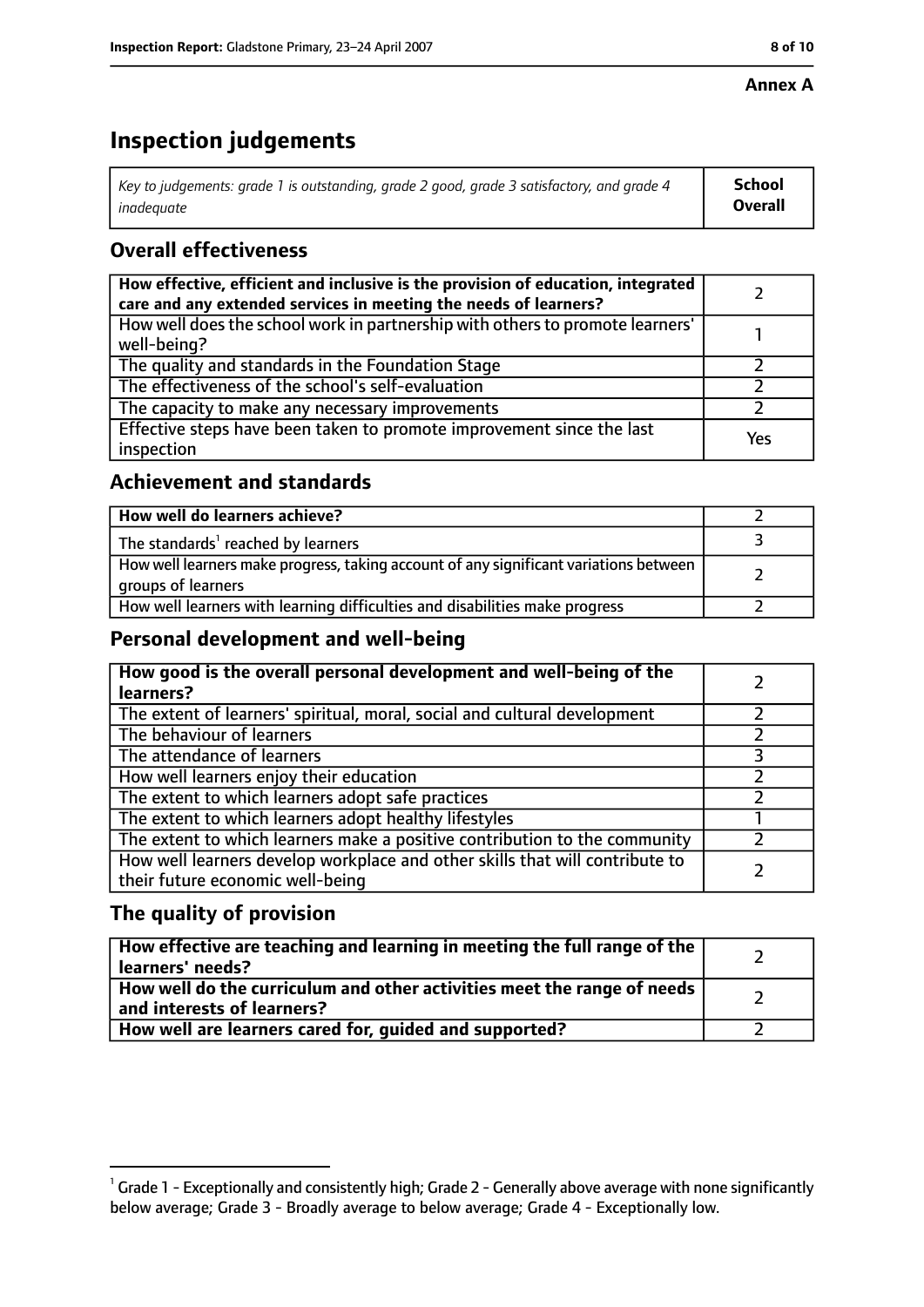# **Leadership and management**

| How effective are leadership and management in raising achievement<br>and supporting all learners?                                              |     |
|-------------------------------------------------------------------------------------------------------------------------------------------------|-----|
| How effectively leaders and managers at all levels set clear direction leading<br>to improvement and promote high quality of care and education |     |
| How effectively performance is monitored, evaluated and improved to meet<br>challenging targets                                                 |     |
| How well equality of opportunity is promoted and discrimination tackled so<br>that all learners achieve as well as they can                     |     |
| How effectively and efficiently resources, including staff, are deployed to<br>achieve value for money                                          | 7   |
| The extent to which governors and other supervisory boards discharge their<br>responsibilities                                                  |     |
| Do procedures for safequarding learners meet current government<br>requirements?                                                                | Yes |
| Does this school require special measures?                                                                                                      | No  |
| Does this school require a notice to improve?                                                                                                   | No  |